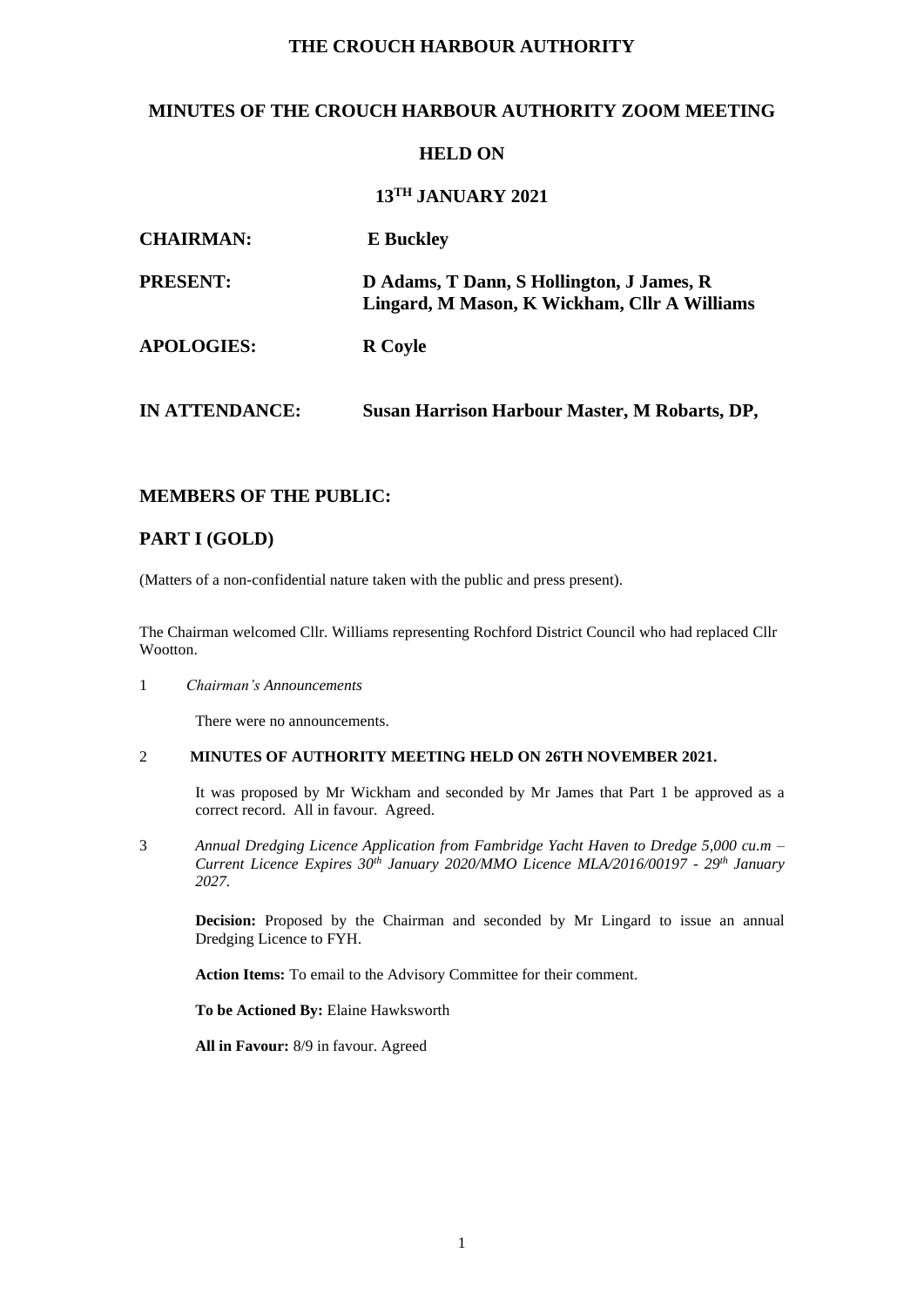#### 4 *Code of Conduct for Jet Skis*

**Discussion:** To consider issuing a directive from the CHA with regard to a Code of Conduct for all jet skiers to sign before being issued with a PWC Licence.

There is no further national movement towards increasing powers specific to PWC's & Jet Skis but the D.P. will continue to follow this up. Guidance is required on whether Jet/PWC's are classed as a ship or vessel, which will have a bearing on the CHA Byelaws.

The Authority may in the future have to consider seeking professional advice from a specialist solicitor regarding its powers. In the meantime the Authority must try and get the message across through education.

**Decision:** Code of Conduct to be mandatory and part of the caveat in being eligible for a CHA PWC Licence.

**Action Items:** To publish and populate the Code of Conduct. Advisory Committee Members to be consulted.

**To be Actioned By: S**usan Harrison/Elaine Hawksworth

**All in Favour:** 9/9 in favour. Agreed.

5 *To Police the Launching at Hullbridge*

**Discussion**: It has been identified that the bulk of the problems reported occur in the upper reaches from North Fambridge moorings upwards. Watchful is having to be deployed in that area every weekend. Therefore, some consideration needs to be given whether members are prepared to designate the patrol boat every weekend or if an alternative solution can be reached.

Members were asked to consider the idea of purchasing a small boat or flat-bottomed RIB or a small trailerable dinghy that could be launched from upriver each weekend to police the increased number of swimmers, sailboards, surfboards etc. and the eclectic mix of inflatable types of craft thus allowing Watchful to be available in other areas of the river when required.

**Decision:** To discuss at next meeting in February.

**Action Items:** Members to give this some consideration and provide ideas to address the problem.

#### **To be Actioned By:**

#### **6 MINUTES OF ADVISORY COMMITTEE MEETING HELD ON 2ND DECEMBER 2020**

#### 6.1 *Wash on a High Tide*

**Discussion**: Issues raised by Mr Woodford concerning wash on a high tide. The Chairman of the Advisory Committee has discussed with the Harbour Master various way that this could be addressed.

To consider issuing a blanket Notice to Mariners around the time of an exceptionally high tide and north westerlies. To also consider asking the Coastguard to also issue a NtM as well, although this may prove more difficult in getting the Coastguard involved.

Mr Wickham said he would like to make this as a recommendation to the Chairman of the Authority.

**Action:** Chairman to discuss with the Harbour Master and the Chairman of the Advisory **Committee**